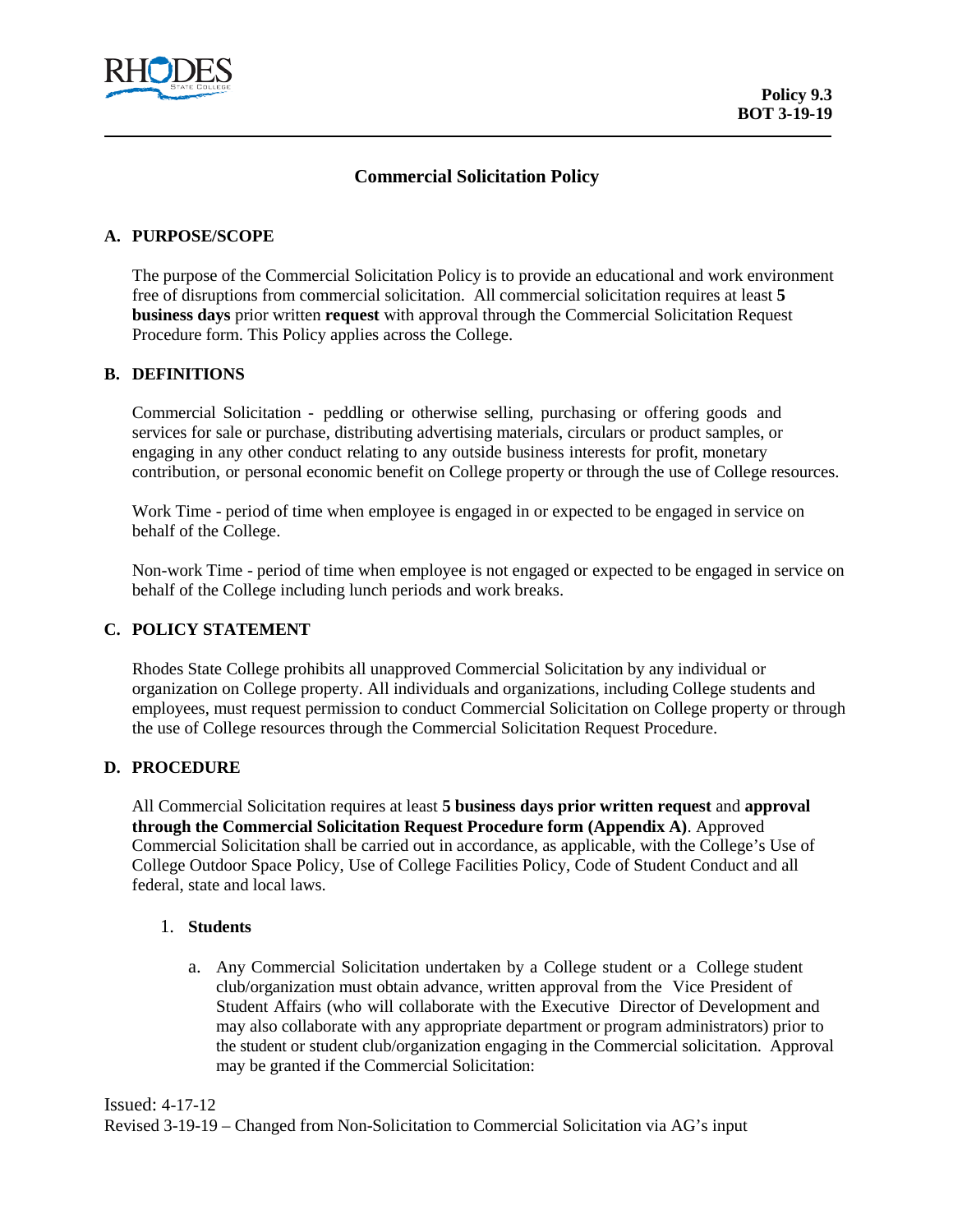

- i. Aids achievement of the educational or cultural objectives of the College;
- ii. Does not interfere with the operations of the College;
- iii. Is not prohibited by law or rule or policy;
- iv. Does not conflict with the terms of other contracts for sales or services already at the College;
- v. Does not conflict with similar sales or services offered by the College.
- b. Any approved Commercial Solicitation undertaken by a College student or a College student club/organization must be in compliance with the College's Student Handbook and procedures established by the Office of Student Affairs, and all applicable federal, state and local laws.
- c. College students violating this Policy and/or procedures are subject to disciplinary action under the Code of Student Conduct. College student clubs/organizations violating this Policy and/or procedures are subject to including, but not limited to, revocation of its status as a recognized group, withdrawal of College financial support, or a ban from the College's property.
- d. Inquiries regarding Section 1 should be directed to the Vice President of Student Affairs.

## 2. **Employees**

- a. The provisions of Section 2 apply to all College employees.
- b. Any Commercial Solicitation undertaken by a College employee must obtain advance, written approval from the appropriate Vice President and the Executive Director of Development or their respective designees. Approval may be granted if the Commercial Solicitation:
	- i. Aids achievement of the educational or cultural objectives of the College;
	- ii. Does not interfere with the operations of the College;
	- iii. Is not prohibited by law or rule or policy;
	- iv. Does not conflict with the terms of other contracts for sales or services already at the College;
	- v. Does not conflict with similar sales or services offered by the College.
- c. Approved Commercial Solicitation will normally be conducted from an assigned area to be determined in advance by the Office of Development. In addition to receiving advance, written approval, the College employee or volunteer must contact the Office of Development to make arrangements for use of the assigned area.
- d. College employees are also prohibited from engaging in Commercial Solicitation during the employee's Work Time or the Work Time of the employee(s) being solicited.

Issued: 4-17-12 Revised 3-19-19 – Changed from Non-Solicitation to Commercial Solicitation via AG's input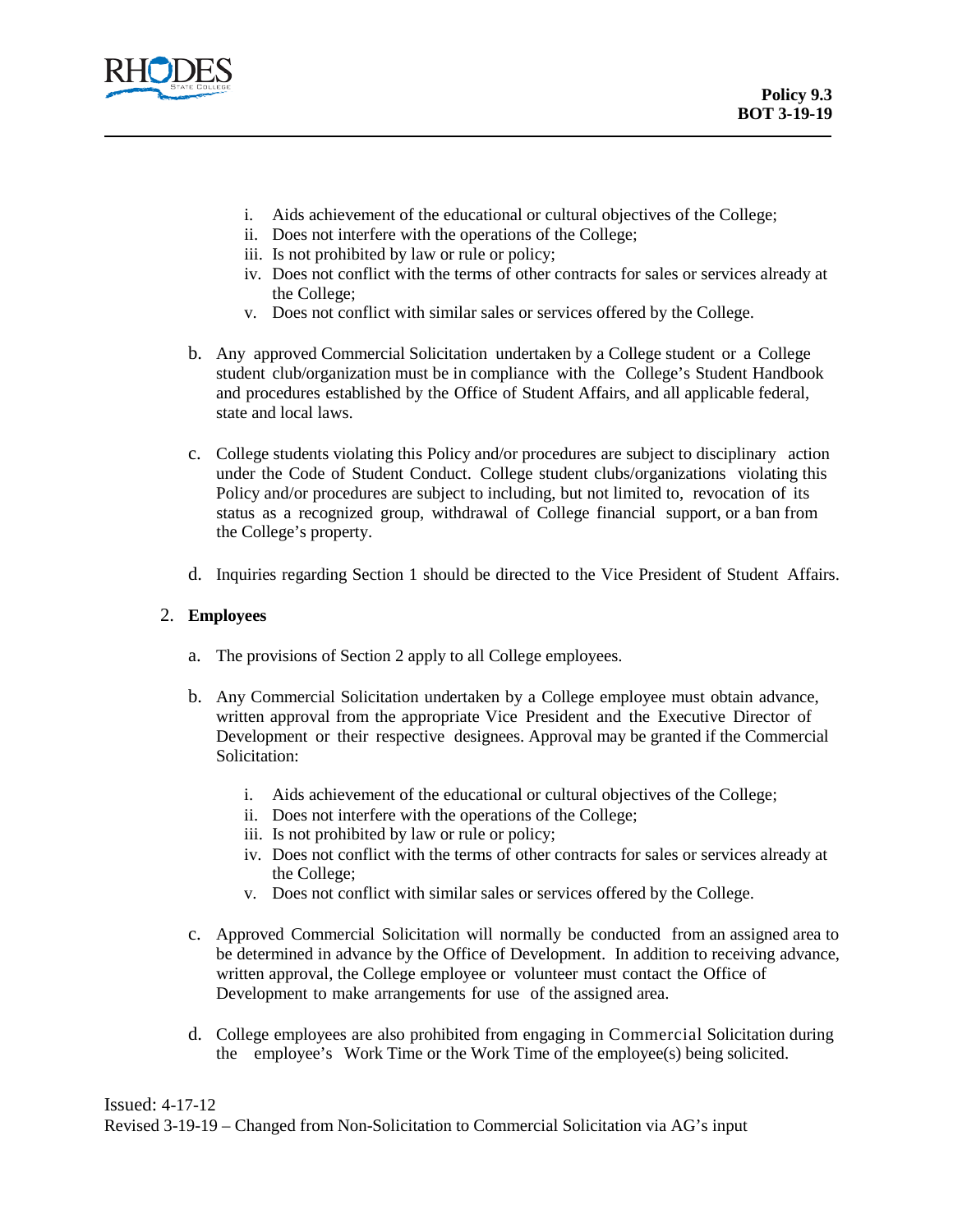

- e. Any approved Commercial Solicitation undertaken by a College employee must be in compliance with the College's policies and procedures, and all applicable federal, state and local laws.
- f. College employees violating this Policy and/or procedures are subject to disciplinary action in accordance with applicable College policies.
- g. Inquiries regarding Section 2 should be directed to the Director of Human Resources.

## 3. **Non-Profit Organizations**

The College recognizes the value of charitable, not-for-profit organizations and encourages College employees and students to be active participants in charitable, not-for-profit organizations that support or contribute to the mission of the College.

- a. With the exception of College sanctioned charitable giving campaigns or activities, any not-for-profit organization that wishes to engage in Commercial Solicitation on College property or through the use of College resources must:
	- i. Be sponsored by a College employee, student, or student club/organization; and
	- ii. Obtain and be provided advance, written approval from the Executive Director of Development, who will coordinate with the Office of the President and any other appropriate College department(s). Approval may be granted if the Commercial Solicitation:
		- a) Aids achievement of the educational or cultural objectives of the College;
		- b) Does not interfere with the operations of the College;
		- c) Is not prohibited by law or rule or policy;
		- d) Does not conflict with the terms of other contracts for sales or services already at the College;
		- e) Does not conflict with similar sales or services offered by the College.
- b. Approved Commercial Solicitation will normally be conducted from an assigned area to be determined in advance by the Office of Development. The not-for-profit organization must contact the Office of Development to make arrangements for use of the assigned area.
- c. Inquiries regarding Section 3 should be directed to the Executive Director of Development.

#### 4. **Non-Rhodes State College Individuals and Organizations**

a. Non-Rhodes State College individuals and organizations may not engage in Commercial Solicitation (including distributing any kind of written or printed materials) on College

Issued: 4-17-12

Revised 3-19-19 – Changed from Non-Solicitation to Commercial Solicitation via AG's input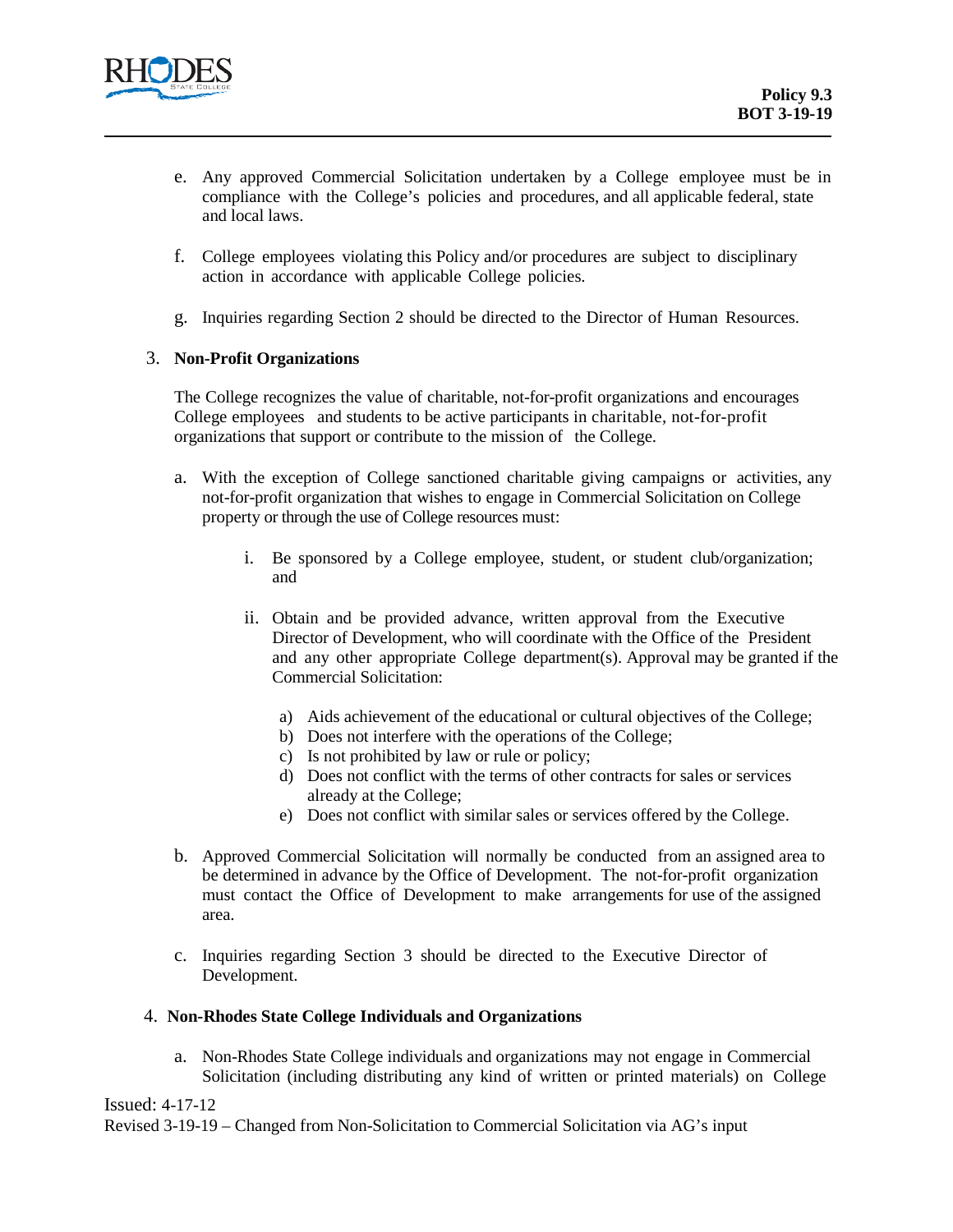

property or through the use of College resources at any time without prior, written approval. Exceptions to the Commercial Solicitation Policy must be pre-approved in writing by the Office of Development, which will coordinate with the Office of the President and other appropriate offices. Approval may be granted if the Commercial Solicitation:

- i. Aids achievement of the educational or cultural objectives of the College;
- ii. Does not interfere with the operations of the College;
- iii. Is not prohibited by law or rule or policy;
- iv. Does not conflict with the terms of other contracts for sales or services already at the College;
- v. Does not continue more than two (2) days and is not a frequently requested privilege;
- vi. Does not conflict with similar sales or services offered by the College.
- b. The College will not approve Commercial Solicitations by vendors that relate to the promotion or consumption of alcoholic beverages or tobacco, or products or services that are contrary to the policies or mission of the College.
- c. The Commercial Solicitation Policy does not prohibit normal business contacts by authorized vendor representatives engaging in business with the College in compliance with other College policies, provided such contacts are made with the consent of College officials.
- d. Vendors who are approved by the State of Ohio and the College for vending privileges and pre-register with the College's Business Office may be permitted to sell their products at restricted locations on College property for a limited number of days per year, provided they have obtained prior written approval from the Office of Development, which will coordinate with the Office of the President and any other appropriate College department(s) before extending any approvals. Vendors under contract with the College to provide exclusive territory sales at the College (examples: vending machines, book sales), are not required to obtain prior written approval from the Office of Development.
- e. Non-Rhodes State College individuals and organizations violating this Commercial Solicitation Policy who have no affiliation with the College will be escorted from College property, given a warning not to return, and may be subject to further law enforcement or legal action.
- f. Inquiries regarding Section 4 should be directed to the Vice President of Finance/Business.